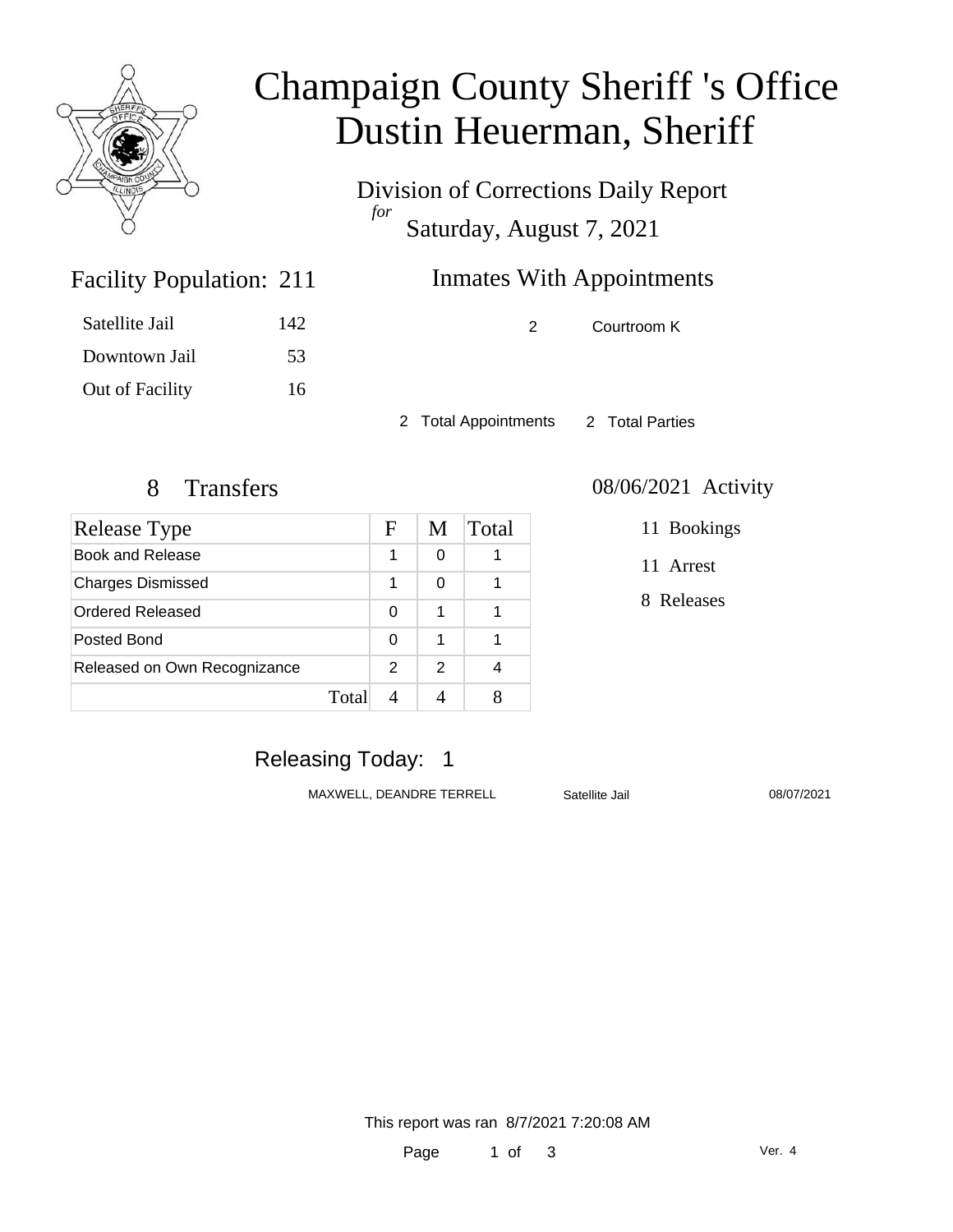

# Champaign County Sheriff 's Office Dustin Heuerman, Sheriff

Division of Corrections Daily Report *for* Saturday, August 7, 2021

#### Custody Status Count

- Electronic Home Dentention 14
	- Felony Arraignment 6
		- Felony Other 2
	- Felony Pre-Sentence 4
		- Felony Pre-Trial 134
	- Felony Pre-Trial DUI 1
	- Felony Sentenced CCSO 10
	- Felony Sentenced IDOC 12
		- Hold Sentenced IDOC 1
	- Misdemeanor Arraignment 3
		- Misdemeanor Pre-Trial 2
- Misdemeanor Sentenced CCSO 1
	- Petition to Revoke 6
	- Remanded to DHS 13
		- Traffic Pre-Trial 1
	- Traffic Sentenced CCSO 1
		- Total 211

This report was ran 8/7/2021 7:20:08 AM